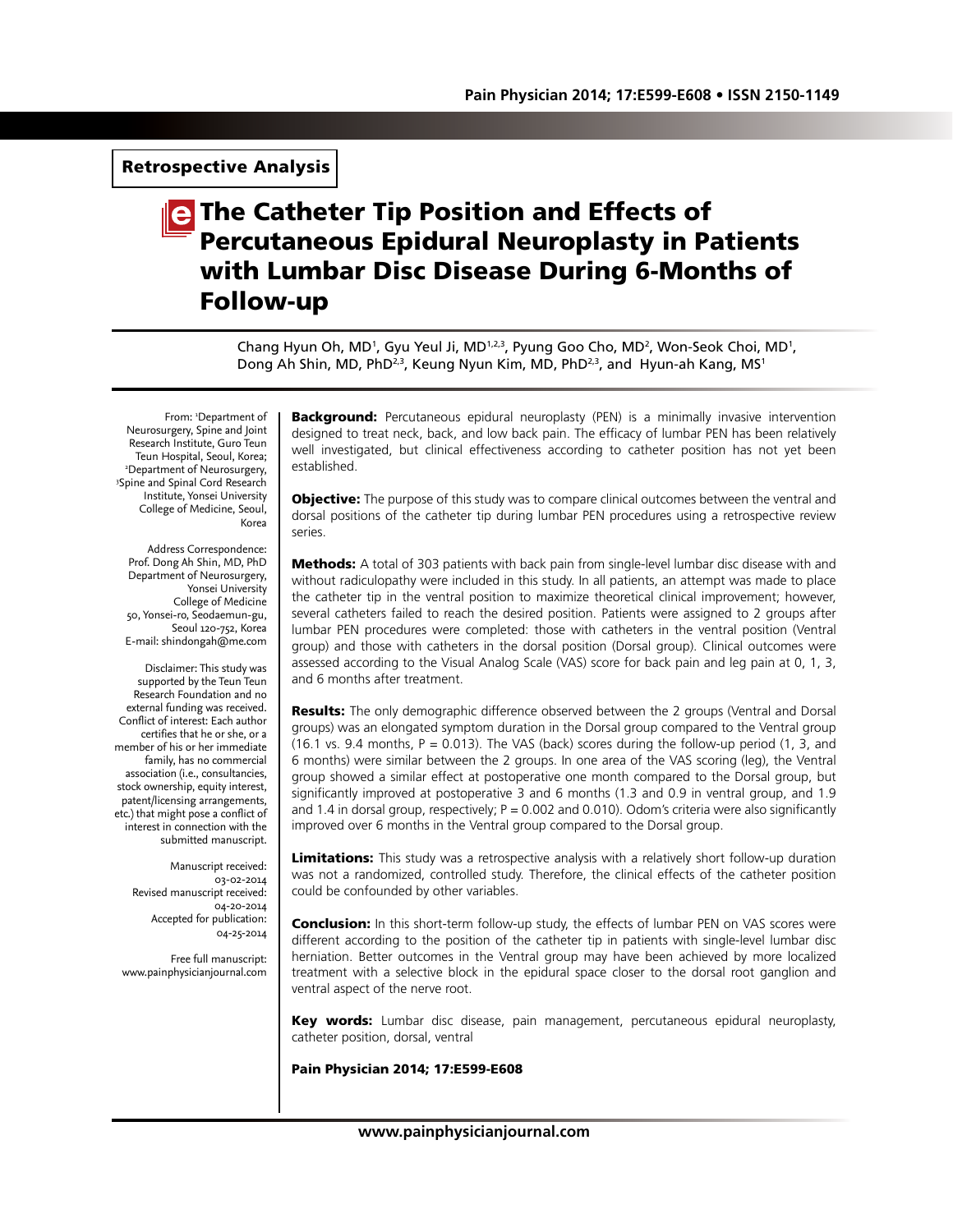**L**ow back pain is a common medical and social problem. It is estimated that approximately 80% of all people will experience low back pain at some period during their lifetime, and approximately 18% of the population is experiencing low back pain at any given moment (1-3). Disc degeneration is a degenerative process related to aging, and most individuals are asymptomatic. However, pathologic degeneration can be a major cause of pain and disability (1). Radiculopathy is pain that occurs along the dermatome of a nerve due to inflammation or other irritation of the nerve root at its connection to the spinal column. Surgical discectomy is regarded as an effective treatment for lumbosacral radicular pain caused by a corroborative disc herniation that is recalcitrant to less invasive treatment (4-7). Unfortunately, postlaminectomy syndrome is known to put stress on the lumbar spinal root, and indeed, the scar tissue formed around the nerve roots may irritate them and cause continuous neuropathic pain. Moreover, adhesions formed postoperatively following spine surgery may also result in chronic inflammation and nerve root irritation.

As a minimally invasive therapy, percutaneous epidural neuroplasty (PEN) is a catheter procedure in which the catheter is placed directly into the lesion site compromising the nerve root. It has been used in refractory chronic low back pain or following failed back surgery syndrome (8-14). The goal of PEN is to ameliorate aberrant adhesions, which can physically prevent the direct application of drugs around the nerves, and to deliver medication to the targeted site (15-18). Hence, PEN may be effective in pain reduction and functional improvement in patients with chronic lower back or leg pain due to lumbar disc herniation (LDH) (19). As a result, numerous studies have attempted to analyze the effectiveness of PEN among patients with LDH. In the clinical setting, the catheter for PEN could be placed in the ventral or dorsal portion of the spinal canal. From an anatomical standpoint, drug delivery to the ventral side of the spinal canal could improve the effectiveness of PEN. However, to our knowledge, there has been no clinical study of the effects of the position of the drug delivery site in lumbar PEN for LDH. The purpose of this study was to determine whether the clinical outcomes of PEN are affected by catheter position and to evaluate the effectiveness and safety of lumbar PEN in single-level LDH.

## **METHODS**

## Patients

This single-center, retrospective review series was conducted from June 2012 to December 2012 after obtaining institutional review board approval. A total of 303 patients with single lumbar disc disease were included in this study. Inclusion criteria for this study were back pain with and without radicular pain, LDH confirmed by magnetic resonance imaging (MRI), and a visual analogue scale (VAS, 0 – 10) score of 5 or more after receiving appropriate conservative treatment for at least 4 weeks in the form of medication and/or physiotherapy. Exclusion criteria were lack of correlation between radicular symptoms and the level of disc herniation on MRI, prior spinal surgery, clinical signs of spinal cord compression, bleeding disorders, instability, spondylolisthesis, spinal canal stenosis, ossification of a longitudinal ligament, and other traumatic injuries, as well as associated somatic, psychiatric, or underlying systemic disease. All patients were treated with lumbar PEN using a Racz catheter. An initial attempt was made to place the catheter tip in the ventral position in order to maximize the theoretical clinical improvement; however, this was not successful in all patients. Patients were assigned to one of 2 groups after the lumbar PEN procedure was complete: a ventral-positioned catheter tip group (Ventral group) or a dorsal-positioned catheter tip group (Dorsal group).

## Surgical Procedures

Lumbar PEN was performed under fluoroscopy in a sterile operating room with monitoring equipment for blood pressure, pulse rate, and pulse oximetry. Fluoroscopy was adjusted over the lumbosacral area such that a caudal approach could be used for both the anteroposterior and lateral views. After appropriate positioning of the fluoroscopy, the needle insertion area was determined around the sacral hiatus and was injected with local anesthetics. An RK needle (RK needle, Epimed International, Inc.) was introduced into the caudal epidural space under fluoroscopic guidance. Once the needle placement was confirmed to be in the epidural space, a lumbar epidurogram was performed using approximately 5 mL of a non-iodinated contrast agent (IOBRIX, ACCUZEN, Seoul, Korea). Identification of the filling defects was attained by examining the contrast agent flow. We confirmed that there was no intravas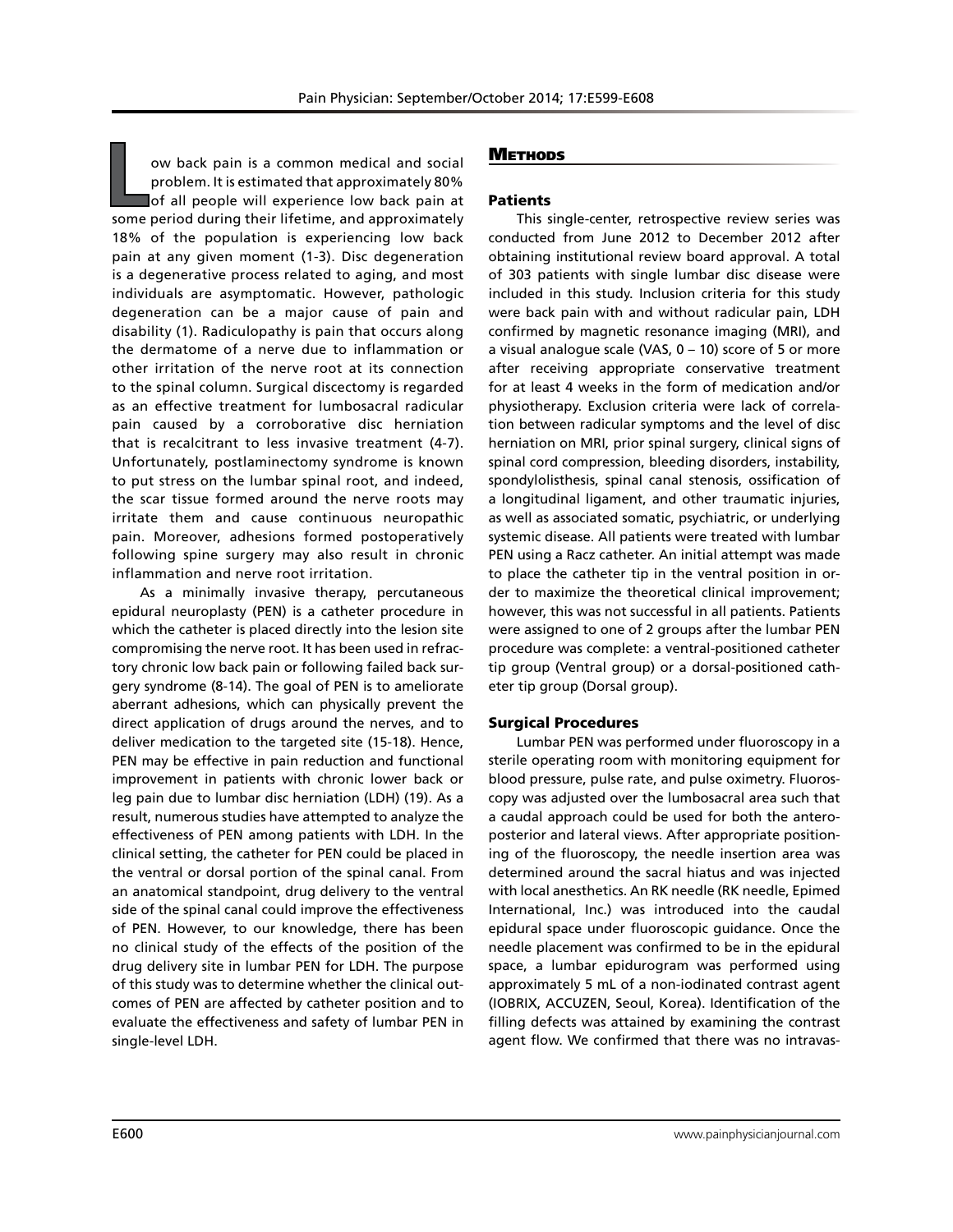cular or subarachnoid placement of the needle; if such malpositioning occurred, the needle was repositioned. After appropriate confirmation of the epidurography, a Racz catheter was advanced through the RK needle to the area of the filling defect or the site of pathology, as determined by MRI. Adhesiolysis was then carried out, and the final positioning was intended to be in the lateral or ventral epidural space. Following the positioning of the catheter, at least 3 mL of contrast agent was injected. If there was no subarachnoid, intravascular, or other extra-epidural filling and satisfactory filling was obtained in the epidural and targeted regions, 6 mL of 0.2% preservative-free ropivacaine containing 1,500 units of hyaluronidase and 4 mL of 40% triamcinolone acetate were injected. However, in some cases, the desired final position in the ventral epidural space was not achieved and the catheter was instead placed in the dorsal portion after several tries. Depending on the final catheter position, all patients were assigned to one of 2 groups after the lumbar PEN procedures were com-

pleted: a ventral-positioned catheter tip group (Ventral group, Fig. 1A ) and a dorsal-positioned catheter tip group (Dorsal group, Fig. 1B). One hour following the procedure, 6 mL of 10% sodium chloride solution was subsequently infused over 30 minutes in the recovery room under monitoring. The intravenous line and epidural catheter were removed and the patient was discharged if all parameters were satisfactory. The first follow-up was performed one week following the procedure. During these periods, all participants received nonsteroidal anti-inflammatory drugs (NSAIDs) and muscle relaxants of equal doses to reduce procedurerelated pain.

## Clinical Assessment

All patients completed 6 months of follow-up, consisting of a medical interview with a physician and pain assessment by a pain-specialized nurse. Both examiners were blinded to the patients' group assignments. VAS (score range: 0 to 10, with 0 reflecting no pain) scores



Fig. 1. *Epidurography pattern of lumbar PEN with a ventral-positioned catheter (A): more localized selective block in the epidural space closer to the dorsal root ganglion and ventral aspect of the nerve root and a dorsal-positioned catheter; (B): diffuse non-selective block in the epidural space closer to the dorsal aspect of the spinal canal.*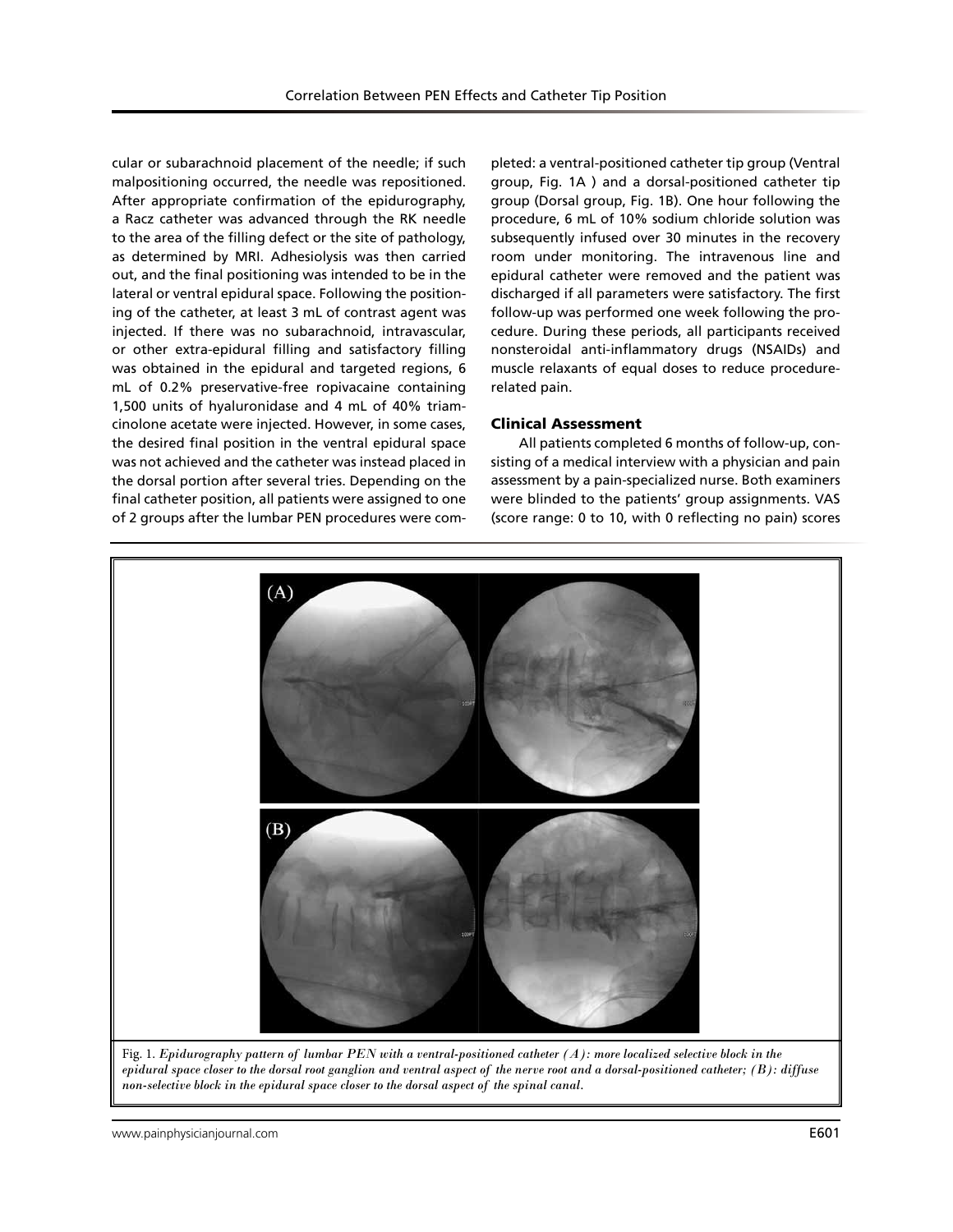for back pain (VAS back) and leg pain (VAS leg), as well as Odom's criteria, which rates outcomes as excellent, good, fair, or poor, were used to evaluate the clinical effectiveness of PEN in terms of pain reduction and functional improvement at pretreatment and 1, 3, and 6 months after PEN. All patients were asked to give their answers considering the average severity of their symptoms over the week prior to their visit. Successful pain relief was described as a 50% or more reduction in VAS score, and good or excellent results in Odom's criteria were considered to be reflective of "good" outcomes. We used Student's t-test and the chi-square test to compare clinical outcomes according to the catheter position after lumbar PEN. All statistical analyses were performed using SPSS software version (SPSS Inc., Chicago, IL, USA), and statistical significance was defined as *P* < 0.05.

#### **RESULTS**

#### **Demographics**

The demographic data of the patients are summarized in Table 1 and Fig. 2. All lumbar PEN procedures were performed in 303 patients with single-level lumbar disc disease. The catheter tip was positioned in the ventral portion in 204 cases (Ventral group) and in the dorsal portion in 99 cases (Dorsal group). The average age, gender ratio, height, and weight between the 2 groups were 48.4 years, 52.9% male, 164.6 cm, and 62.1 kg in the Ventral group, and 50.4 years, 60.6% male, 165.9 cm, and 64.9 kg in the Dorsal group (*P* = 0.153, 0.209, 0.155, and 0.236, respectively). Symptom duration was significantly different between the groups. The Dorsal group had an elongated symptom duration with 16.1  $\pm$  30.9 months compared to 9.4  $\pm$  15.7 months in the Ventral group ( $P = 0.013$ ). The level of disc dis-

Table 1. *Demographic data of patients who underwent lumbar PEN according to catheter position.*

|                           |       | <b>Ventral</b>  | <b>Dorsal</b>   | P-value |
|---------------------------|-------|-----------------|-----------------|---------|
| Age (years)               |       | $48.4 \pm 11.7$ | $50.4 \pm 11.0$ | 0.153   |
| Sex (male)                |       | 52.9%           | 60.6%           | 0.209   |
| Weight (kg)               |       | $62.1 \pm 15.8$ | $64.9 \pm 16.2$ | 0.155   |
| Weight (cm)               |       | $164.6 \pm 9.3$ | $165.9 \pm 8.3$ | 0.236   |
| Symptom duration (months) |       | $9.4 \pm 15.7$  | $16.1 \pm 30.9$ | 0.013   |
| Disc Level                | L2/3  | 8               | 4               | 0.999   |
|                           | L3/4  | 21              | 10              |         |
|                           | L4/5  | 106             | 52              |         |
|                           | L5/S1 | 69              | 33              |         |
| <b>Total</b>              |       | 204             | 99              |         |

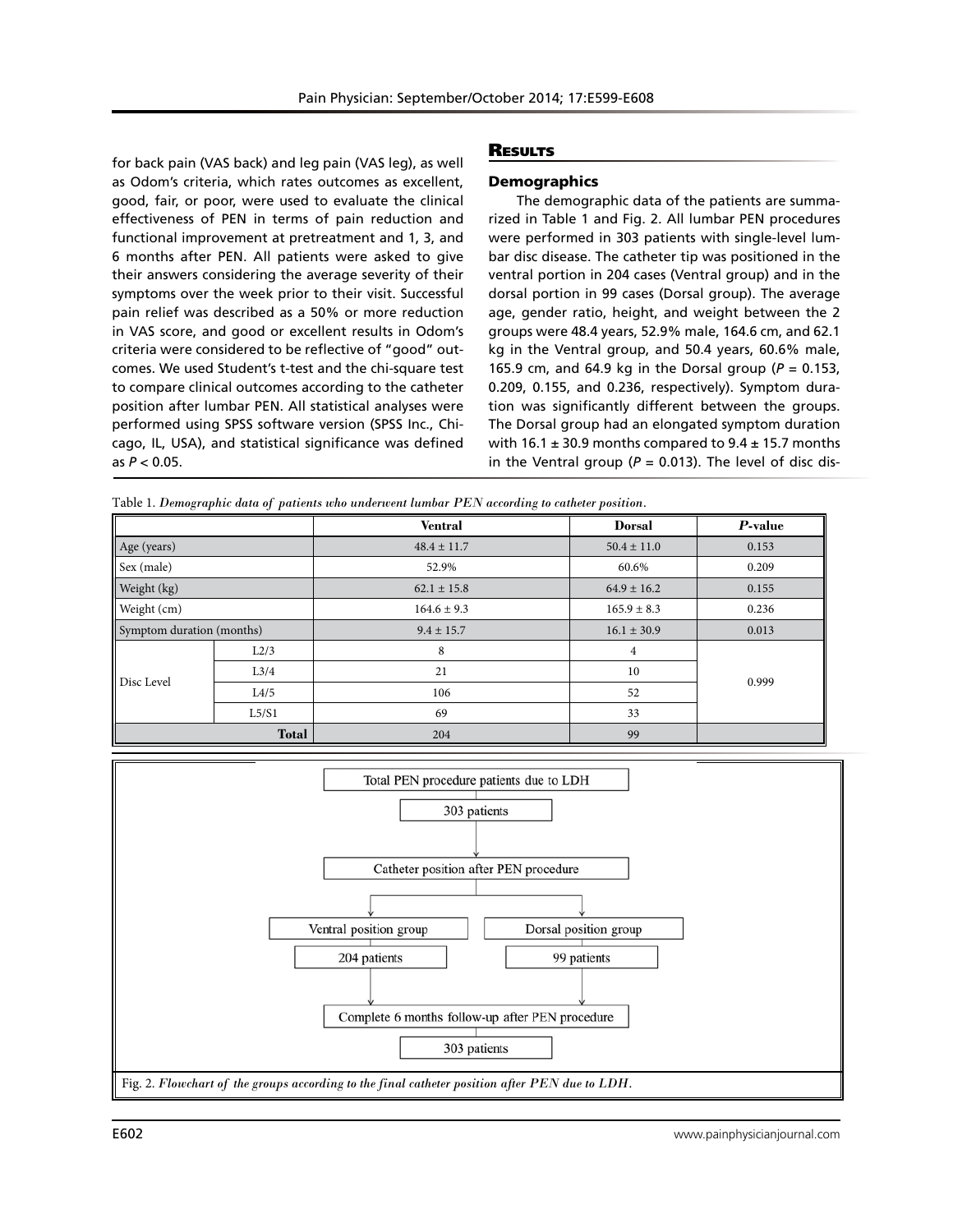placement involvement was not different between the groups (8 cases at L2/3, 21 cases at L3/4, 106 cases at L4/5, and 69 cases at L5/S1 in the Ventral group; and 4 cases at L2/3, 10 cases at L3/4, 52 cases at L4/5, and 33 cases at L5/S1 in the Dorsal group;  $P = 0.999$ ).

## Clinical Results

The clinical results are summarized in Figs.  $3 - 5$ . Mean VAS (back) scores for the Ventral and Dorsal

groups, respectively, were 6.35 and 6.21 (*P* = 0.451) preoperatively, 2.33 and 2.12 (*P* = 0.369) after one month, 1.46 and 1.48 (*P* = 0.899) after 3 months, and 0.90 and 1.24 (*P* = 0.071) after 6 months of follow-up (all *P* < 0.001 compared to preoperative status, Fig. 2). Mean VAS (leg) scores for the Ventral and Dorsal groups, respectively, were 4.74 and 5.03 (*P* = 0.201) preoperatively, 1.75 and 2.12 (*P* = 0.073) after one month, 1.29 and 1.94 (*P* = 0.002) after 3 months, and 0.90 and 1.39 *(P* = 0.010)







Fig. 4. *Comparison of VAS (leg) scores between those with lumbar PEN with a ventral-positioned and a dorsal-positioned catheter pre-procedure and at 1, 3, and 6 months after treatment; \* statistically significant differences were observed at 3 (P =*   $0.002$ ) and 6 months ( $P = 0.010$ ) after treatment.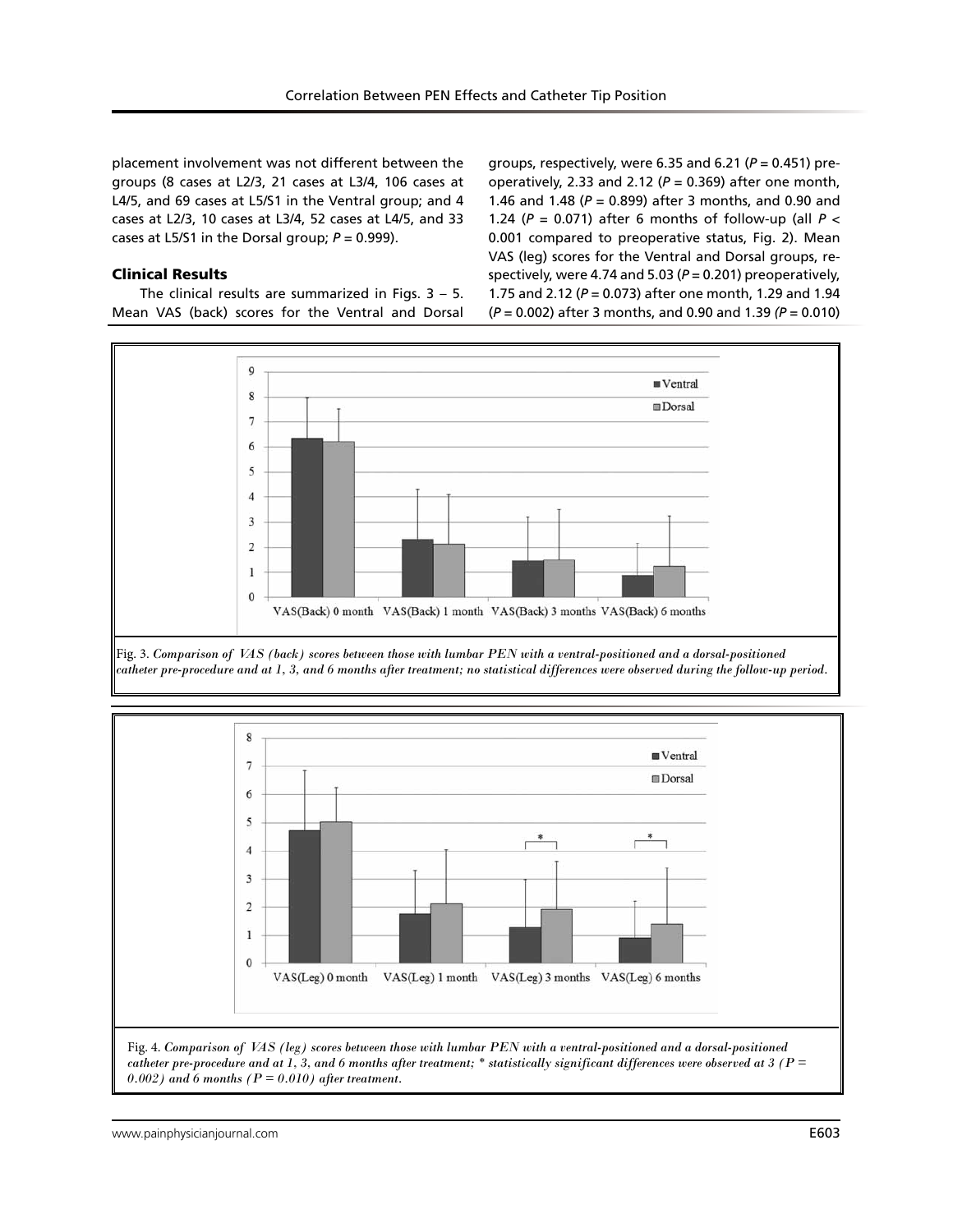



after 6 months of follow-up (all *P* < 0.001 compared to preoperative status, Fig. 3). VAS (back) scores were not significantly different between the 2 groups during the 6-month follow-up period. VAS (leg) scores were similar at one month after the procedure, but were significantly lowered in the Ventral group compared to the Dorsal group at 3 and 6 months of follow-up. Odom's criteria at one and 3 months of follow-up were also not significantly different in the proportions of excellent, good, fair, and poor scores. Odom's criteria at 6 months of follow-up were significantly different between the 2 groups  $(P = 0.041,$  Fig. 6).

## **Discussion**

PEN has been used to treat intractable chronic pain that is not responsive to conservative management, and has been shown to have excellent clinical efficacy (20). PEN has been shown to be more effective compared to not only physical therapy, but also to caudal epidural steroid injections for the treatment of chronic lower back and leg pain, because it eliminates adhesions and fibrous tissue that might prevent the spread of injected medications into the specific lesion site with the placement of the catheter tip within the target areas (14,21). Consequently, the application of an adequate concentration of steroids or other solution to the appropriate target area could improve outcomes (11). Hence, PEN is usually performed in patients for whom conservative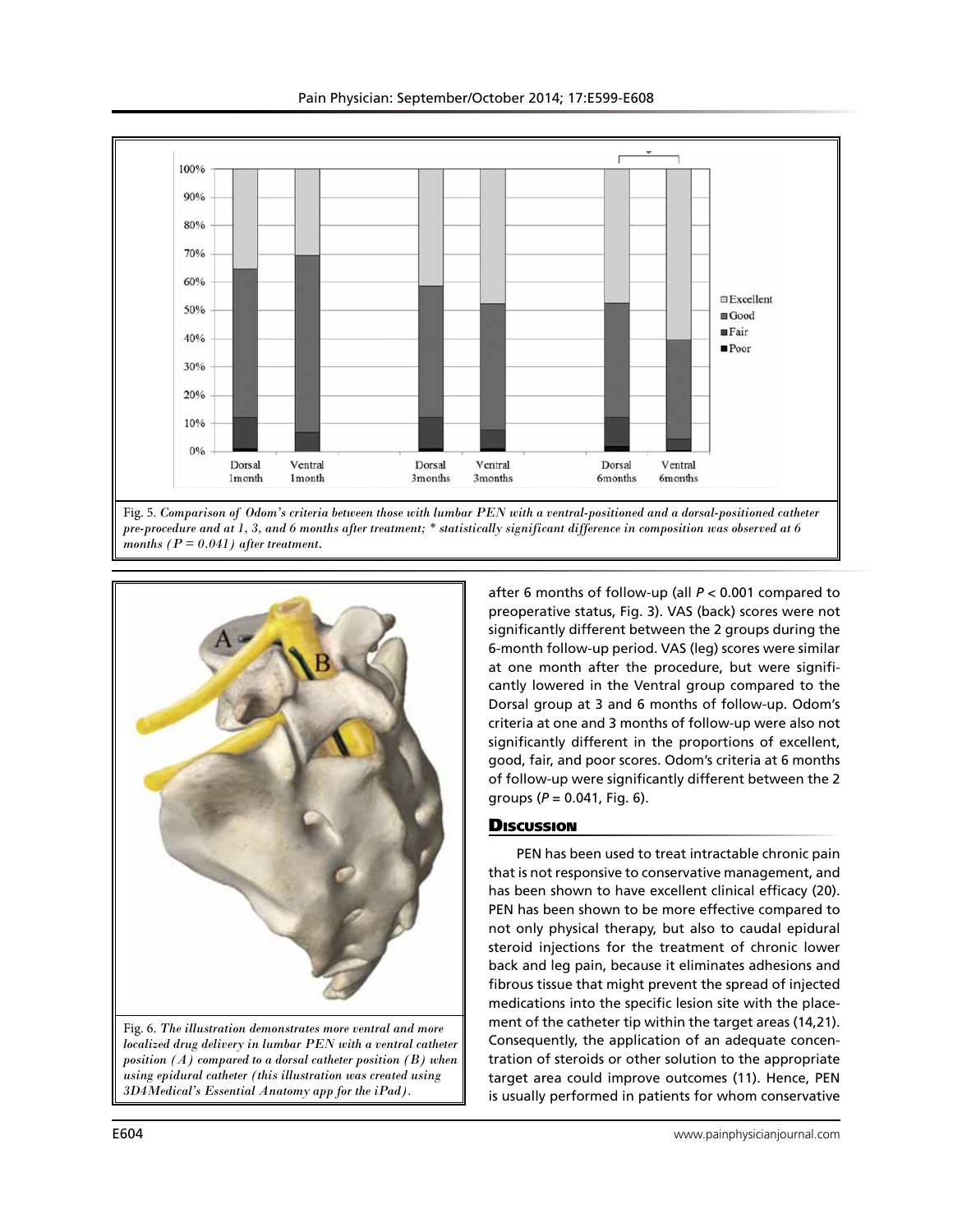treatment and conventional injections have failed. In considering the anatomy, drug delivery to the ventral side of the spinal canal could improve the effectiveness of PEN. However, to our knowledge, there has been no clinical study examining the effects of the position of the drug delivery site in PEN. As a result, this study was conducted to determine whether the clinical outcomes of PEN are affected by the catheter position and to evaluate the effectiveness and safety of lumbar PEN in single-level LDH.

Anatomically, spinal nerves sprout from the ventral portion of the thecal sac and travel out of the spinal canal directly to its ventral and lateral aspects. If medication is injected to treat nerve pathology, the effects of therapy might be maximized by targeting the ventral side of the thecal sac. As a result, the physicians in our clinics attempted to position the catheter to the ventral portion of the thecal sac. However, the desired position could not always be achieved. The PEN catheter could be placed in the ventral or dorsal portion of the spinal canal. As our results indicate, the ventral position was utilized in 67.3% (204 of 303) of cases and the dorsal position was utilized in 33.7% (99 of 303) of cases. Unfortunately, there were no clinical data related this topic, so we could not compare the ventral rate to those achieved in other clinical settings. We postulate that differing results from other studies may be due to different catheter positioning.

Although there are no related data regarding catheter positions in PEN, there are some interesting similar studies. The PEN procedure is considered to be more effective than epidural steroid injection (ESI) (13,14,22). A randomized controlled trial comparing percutaneous adhesiolysis in chronic function-limiting, recalcitrant low back pain in post-lumbar surgery syndrome demonstrated effectiveness in 73% of the patients at 12 months of follow-up (14). Another randomized controlled trial showed that percutaneous adhesiolysis utilizing local anesthetic, steroids, and hypertonic sodium chloride solution may be effective in patients with chronic, function-limiting low back and lower extremity pain with spinal stenosis with significant pain relief in 76% of patients (10). Significant improvement with at least 50% relief of pain and improvement in functional status in 82% of patients was illustrated at the 2-year follow-up visit in the intervention group compared to 5% in the control group receiving caudal epidural injections in another study (22). We think that the superior effect of PEN compared to ESI was secondary to a more localized selective block in the epidural space placed

closer to the dorsal root ganglion and the ventral aspect of the nerve root (Fig. 6). Indeed, a previous study by Huston (23) examining ESI compared the cervical interlaminar versus transforaminal approaches. This study reviewed the efficacy, complications, side effects, and techniques for interlaminar and transforaminal cervical ESI, and reported that cervical transforaminal ESI is more effective than interlaminar ESI based upon the accurate delivery of medication to the site of pathology, stressing the need for future prospective, randomized, controlled studies.

In the present study, different clinical results were observed in the Ventral and Dorsal groups. VAS (back) scores at 6 months after the procedure showed similar effects between the groups, but the Ventral group showed significant improvement in VAS (leg) scores at postoperative 3 and 6 months (VAS [leg] scores at one month were similar between the groups). Odom's criteria at 6 months were also significantly improved in the Ventral group compared to the Dorsal group. These results could have been derived from anatomical differences, with a more localized and selective block closer to the dorsal root ganglion and ventral aspect of the nerve root.

In the demographic data, interesting results were observed. Our intention in all cases was to position the catheter in the lateral and ventral epidural space. Unfortunately, in 99 cases (33.7%), ventral positioning was not obtained and the catheter was placed instead in the dorsal position after several trials. The demographic data, including age, gender, weight, height, and disc level, were not different between the groups, but the symptom duration was significantly different between the groups. The symptom duration of the Ventral group was  $9.4 \pm 15.7$  months, but this duration was elongated to 16.1  $\pm$  30.9 months in the Dorsal group  $(P = 0.013)$ . We hypothesize that the different symptom duration between the 2 groups may be derived from microadhesions in the epidural space. Despite no definitive evidence of microadhesions in the epidural space near degenerated discs, there is often indirect evidence of microadhesions. In the mouse model of acute noncompressive disc herniation, nucleus pulposus results in elevation of epidural IL-6, TNF-  $\alpha$ , IFN-  $\gamma$ , and macrophages (24,25). This model may prove useful in the study of the biochemical processes by which NP  $\{sp\}$ induces inflammation-induced nerve root irritation and radiculopathic pain. Similarly, symptom duration may correlate with microadhesions in human models, as suggested by our study.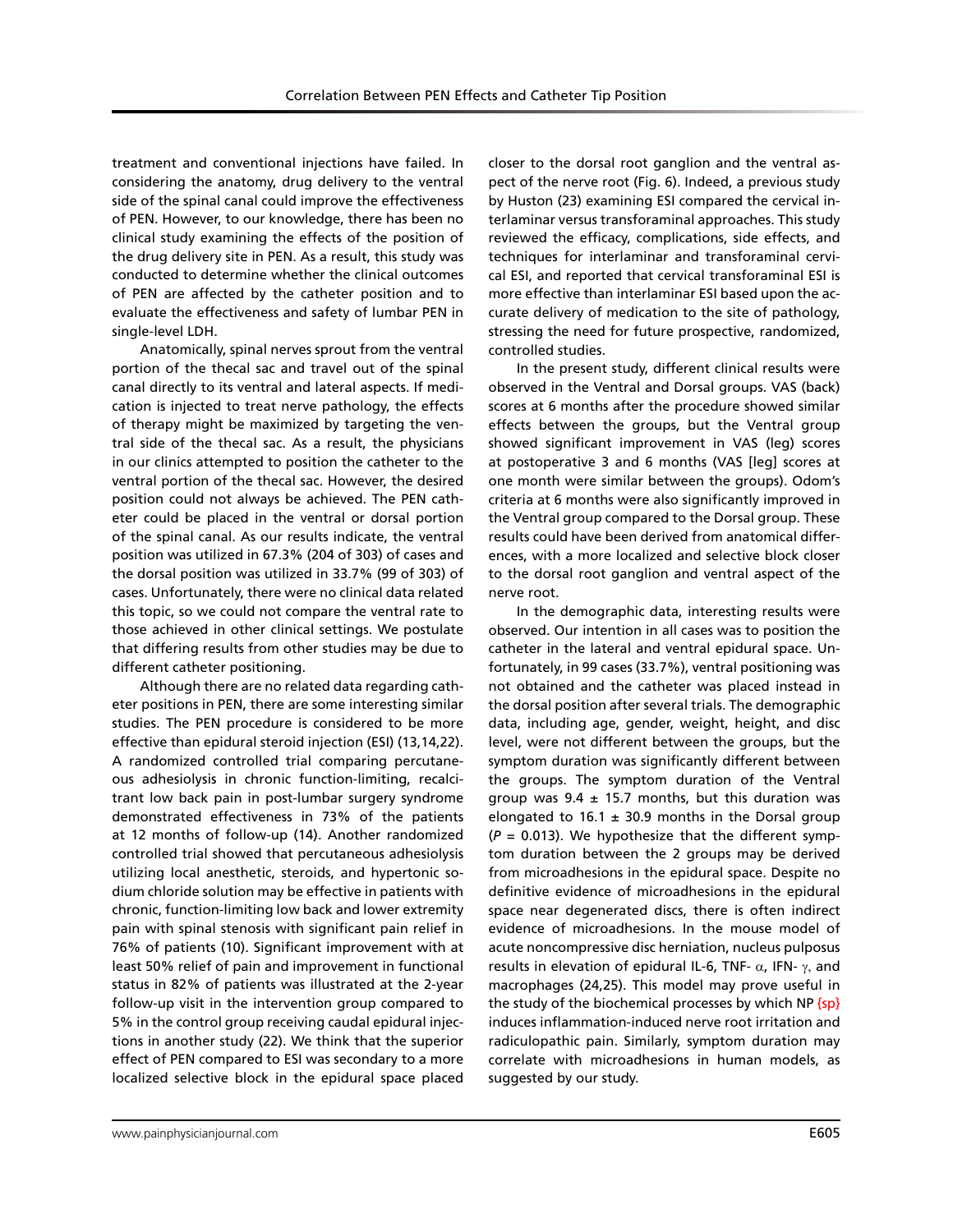There are several limitations to the present study. First, this study was a retrospective analysis with a relatively short follow-up duration. Second, this study was not a randomized, controlled study. Therefore, the clinical effects of the catheter position could be confounded by other variables. Indeed, whether replication of pain during catheter placement is correlated with either ventral placement or with superior outcomes compared to lack of replication of pain remains unclear. In the clinical setting, the patient in whom the catheter was positioned in a ventral position typically experienced more pain immediately postprocedural when compared to those who had the catheter positioned in a dorsal position. However, the clinical results were more improved than other when the catheter was placed ventrally. More studies are warranted to better appreciate the benefits of dorsal versus ventral catheter placement in the future.

Despite these limitations, we gleaned important clinical information. This study supports PEN as a potential treatment strategy for patients with single-level LDH. The study further suggests that more localized treatment with a selective block in the epidural space closer to the dorsal root ganglion and ventral aspect of the nerve root is strongly correlated with clinical results up until 6 months.

## **CONCLUSION**

The effects of lumbar PEN on VAS scores differed according to the position of the catheter tip in patients with single-level LDH. Better outcomes with the Dorsal group may have been achieved via more localized treatment with a selective block in the epidural space closer to the dorsal root ganglion and ventral aspect of the nerve root.

#### **REFERENCES**

- Peng B, Fu X, Pang X, Li D, Liu W, Gao C, Yang H. Prospective clinical study on natural history of discogenic low back pain at 4 years of follow-up. *Pain Physician* 2012; 15:525-532.
- 2. Andersson GB. Epidemiology of low back pain. *Acta Orthop Scand Suppl* 1999; 69:28-31.
- 3. Mooney V. Presidential address. International Society for the Study of the Lumbar Spine. Dallas, 1986. Where is the pain coming from? *Spine (Phila Pa 1976)* 1987; 12:754-759.
- 4. DePalma MJ, Ketchum JM, Saullo TR, Laplante BL. Is the history of a surgical discectomy related to the source of chronic low back pain? *Pain Physician* 2012; 15:E53-E58.
- 5. Ebeling U, Reichenberg W, Reulen HJ. Results of microsurgical lumbar discectomy: Review of 485 patients. *Acta Neurochir* 1986; 81:45-52.
- Wilson DH, Kenning J. Microsurgical lumbar discectomy: Preliminary report of 83 consecutive cases. *Neurosurgery* 1979; 4:137-140.
- 7. Abramovitz JN, Neff SR. Lumbar disc surgery: Results of the prospective lumbar discectomy study of the Joint Section on Disorders of the Spine and Peripheral Nerves of the American Association of Neurological Surgeons and the Congress of Neurological Surgeons.

*Neurosurgery* 1999; 29:301-308.

- 8. Manchikanti L, Boswell MV, Singh V, Benyamin RM, Fellows B, Abdi S, Buenaventura RM, Conn A, Datta S, Derby R, Falco FJ, Erhart S, Diwan S, Hayek SM, Helm S, Parr AT, Schultz DM, Smith HS, Wolfer LR, Hirsch JA; ASIPP-IPM. Comprehensive evidence-based guidelines for interventional techniques in the management of chronic spinal pain. *Pain Physician* 2009; 12:699-802.
- Manchikanti L, Boswell MV, Datta S, Fellows B, Abdi S, Singh V, Benyamin RM, Falco FJ, Helm S, Hayek SM, Smith HS; ASIPP. Comprehensive review of therapeutic interventions in managing chronic spinal pain. *Pain Physician* 2009; 12:E123-E198.
- 10. Manchikanti L, Pampati V, Fellows B, Beyer CD, Damron KS, Cash KA. Effectiveness of percutaneous adhesiolysis with hypertonic saline neurolysis in refractory spinal stenosis. *Pain Physician* 2001; 4:366-373.
- 11. Epter RS, Helm S 2nd, Hayek SM, Benyamin RM, Smith HS, Abdi S. Systematic review of percutaneous adhesiolysis and management of chronic low back pain in post lumbar surgery syndrome. *Pain Physician* 2009; 12:361-378.
- 12. Hayek SM, Helm S, Benyamin RM, Singh V, Bryce DA, Smith HS. Effectiveness of spinal endoscopic adhesiolysis

in post lumbar surgery syndrome: A systematic review. *Pain Physician* 2009; 12:419-435.

- 13. Manchikanti L, Cash KA, McManus CD, Pampati V, Singh V, Benyamin R. The preliminary results of a comparative effectiveness evaluation of adhesiolysis and caudal epidural injections in managing chronic low back pain secondary to spinal stenosis: A randomized, equivalence controlled trial. *Pain Physician* 2009; 12:E341-E354.
- 14. Manchikanti L, Singh V, Cash KA, Pampati V, Datta S. A comparative effectiveness evaluation of percutaneous adhesiolysis and epidural steroid injections in managing lumbar post surgery syndrome: A randomized, equivalence controlled trial. *Pain Physician* 2009; 12:E355-E368.
- 15. Manchikanti L, Bakhit CE. Percutaneous lysis of epidural adhesions. *Pain Physician* 2000; 3:46-64.
- 16. Chopra P, Smith HS, Deer TR, Bowman RC. Role of adhesiolysis in the management of chronic spinal pain: A systematic review of effectiveness and complications. *Pain Physician* 2005; 8:87-100.
- 17. Trescot AM, Chopra P, Abdi S, Datta S, Schultz DM. Systematic review of effectiveness and complications of adhesiolysis in the management of chronic spinal pain: An update. *Pain Physician*